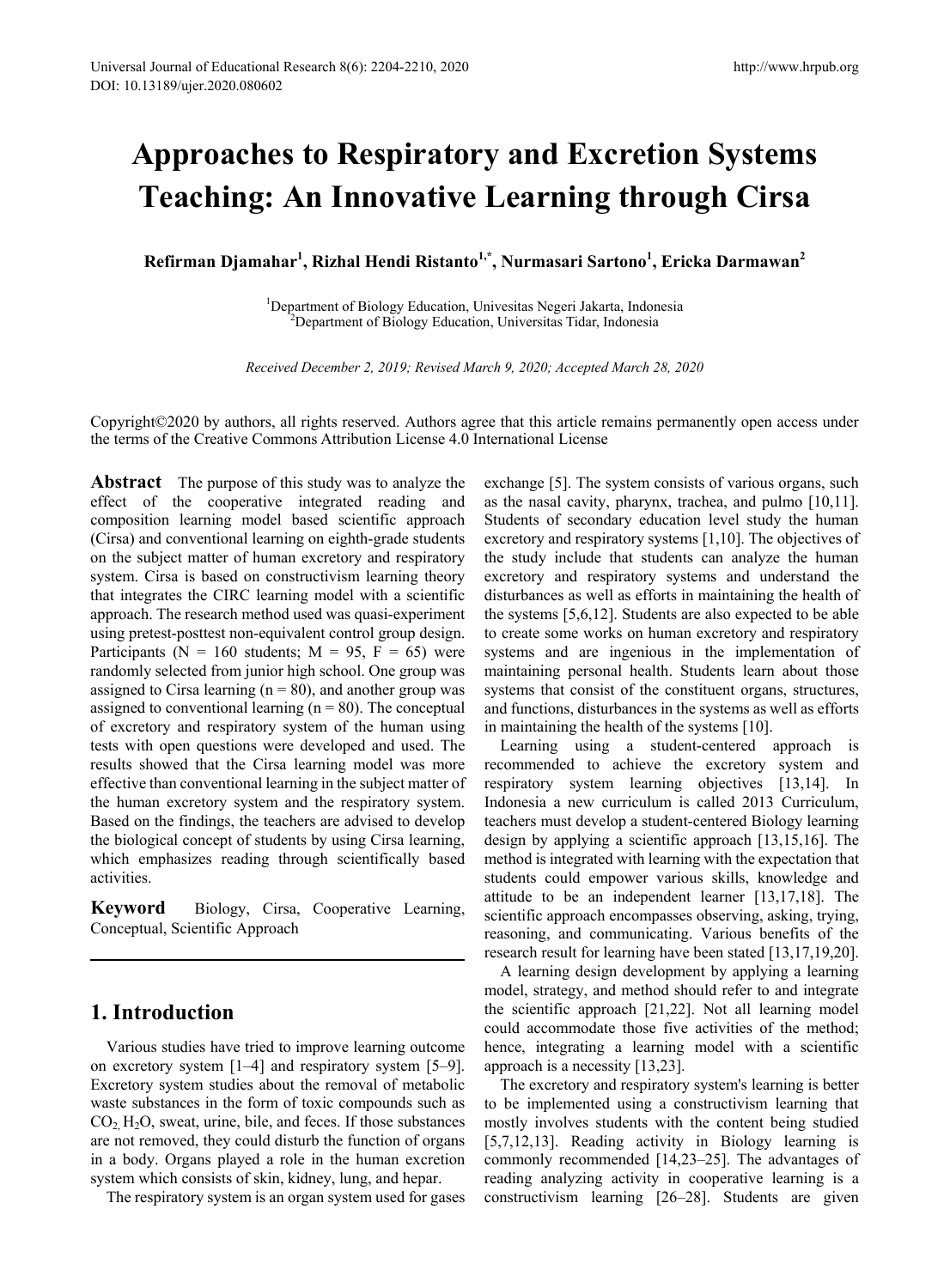assignments in the group to analyze the central concept and to discuss rewrite and present their work result is believed to be able to increase the understanding of Biology concept [13, 23].

Cooperative Integrated Reading and Composition (CIRC) learning is one of cooperative learning models [14, 23]. It is a learning model stressing on reading and writing activities [13]. CIRC learning has not accommodated scientific activities that refer to the scientific approach [13,14]. Learning through a scientific approach is a learning process that is designed for students to actively construct concepts, laws or principles through the stages of the scientific approach [13, 19, 20]. The urgency of the research was related to the examining of the influence of CIRC learning integration to the scientific approach (cirsa) on the concept mastery of students who learned excretory and respiratory systems. The learning design was relevant to the learning materials and students' characteristics. This research aimed to find out the impact of Cirsa learning on the understanding of excretory system and respiratory system concepts of students.

# **2. Material and Method**

#### **2.1. Research Design**

The research was quasi-experiment research. The research design used was a pretest-posttest non-equivalent control group design. The selection of experimental groups and control groups was not chosen randomly, then in this design both experimental and control groups were compared. The study consisted of dependent and independent variables. The independent variables included of Cirsa learning model as an experimental class and conventional learning model as a control class. The dependent variable was the understanding of the human excretory system and respiratory system concepts. The research design is described in Table 1.

**Table 1.** Research Design of the Randomized Pretest-Posttest Control Group*.*

| Pretest | Treatment | <b>Posttest</b> |  |
|---------|-----------|-----------------|--|
|         |           |                 |  |
|         |           |                 |  |

Note:

 $T_{1,3}$  = Pretest.  $T_{2,4}$ = Posttest.

 $X_1$  = Cirsa learning.<br> $X_0$  = Conventional learning.

#### **2.2. Sample Population**

The research was quantitative research. It involved 160 eighth-grade students of junior high school in Bogor, Indonesia. The sample comprised 95 male students and 65 female students. The sample was selected randomly using a grouping test, which was performing an equality test to all classes and randomly selected four classes for the research purposes. The research classes were made of two groups, namely: two (2) classes for experimental class with a total of 80 students and two (2) classes for control class with a total of 80 students.

#### **2.3. Research Instruments**

Instruments used in the research were syllabus, lesson plan, learners' worksheet developed by referring to Cirsa learning syntax, and Cirsa syntax implementation sheet. The instrument of the understanding of the excretory and respiratory concepts used in the research was an essay test developed by referring to the learning objectives in the 2013 Curriculum. The learning objectives are presented in Table 2. In the implementation process, learners were given a set of questions related to the understanding of the excretory system and respiratory system concepts to be completed in 50 minutes.

#### **2.4. Data Collection**

In the research, an instrument was developed by referring to the human excretory system and respiratory system concepts. The questions designed were by the 2013 Curriculum and the grids referred to Bloom's Taxonomy of C1 to C6. The Biology concept had eight (8) issues related to the understanding of the excretory system and respiratory system concepts. The development of questions for each thought is explained in Table 2. Students had 50 minutes to answer the questions. The quasi-experiment research took place for a month. The learners were provided an initial test on the understanding of the content concept previous to the learning and another test after they completed the knowledge.

**Table 2.** Learning objectives of human excretory and respiratory systems

| N <sub>0</sub> | <b>Biology</b><br>content concept | Learning indicators                                     |  |  |  |  |
|----------------|-----------------------------------|---------------------------------------------------------|--|--|--|--|
| 1              | Excretory<br>system               | the<br>1.<br>in<br>Analyze organs<br>human              |  |  |  |  |
|                |                                   | excretory system.                                       |  |  |  |  |
|                |                                   | 2.<br>Analyze the excretory system                      |  |  |  |  |
|                |                                   | structure and function.                                 |  |  |  |  |
|                |                                   | 3 <sub>1</sub><br>Evaluate disturbances occurred in the |  |  |  |  |
|                |                                   | excretory system.                                       |  |  |  |  |
|                |                                   | 4.<br>Develop ideas related to maintaining              |  |  |  |  |
|                |                                   | the health of the excretory system.                     |  |  |  |  |
| $\mathfrak{D}$ | Respiratory<br>system             | 1.<br>Analyze organs in the respiratory                 |  |  |  |  |
|                |                                   | system.                                                 |  |  |  |  |
|                |                                   | 2.<br>Analyze the mechanism of the                      |  |  |  |  |
|                |                                   | respiratory system.                                     |  |  |  |  |
|                |                                   | 3.<br>Evaluate disturbance in the respiratory           |  |  |  |  |
|                |                                   | system.                                                 |  |  |  |  |
|                |                                   | 4.<br>Provide<br>arguments related<br>to                |  |  |  |  |
|                |                                   | maintaining the<br>health<br>the<br>of                  |  |  |  |  |
|                |                                   | respiratory system.                                     |  |  |  |  |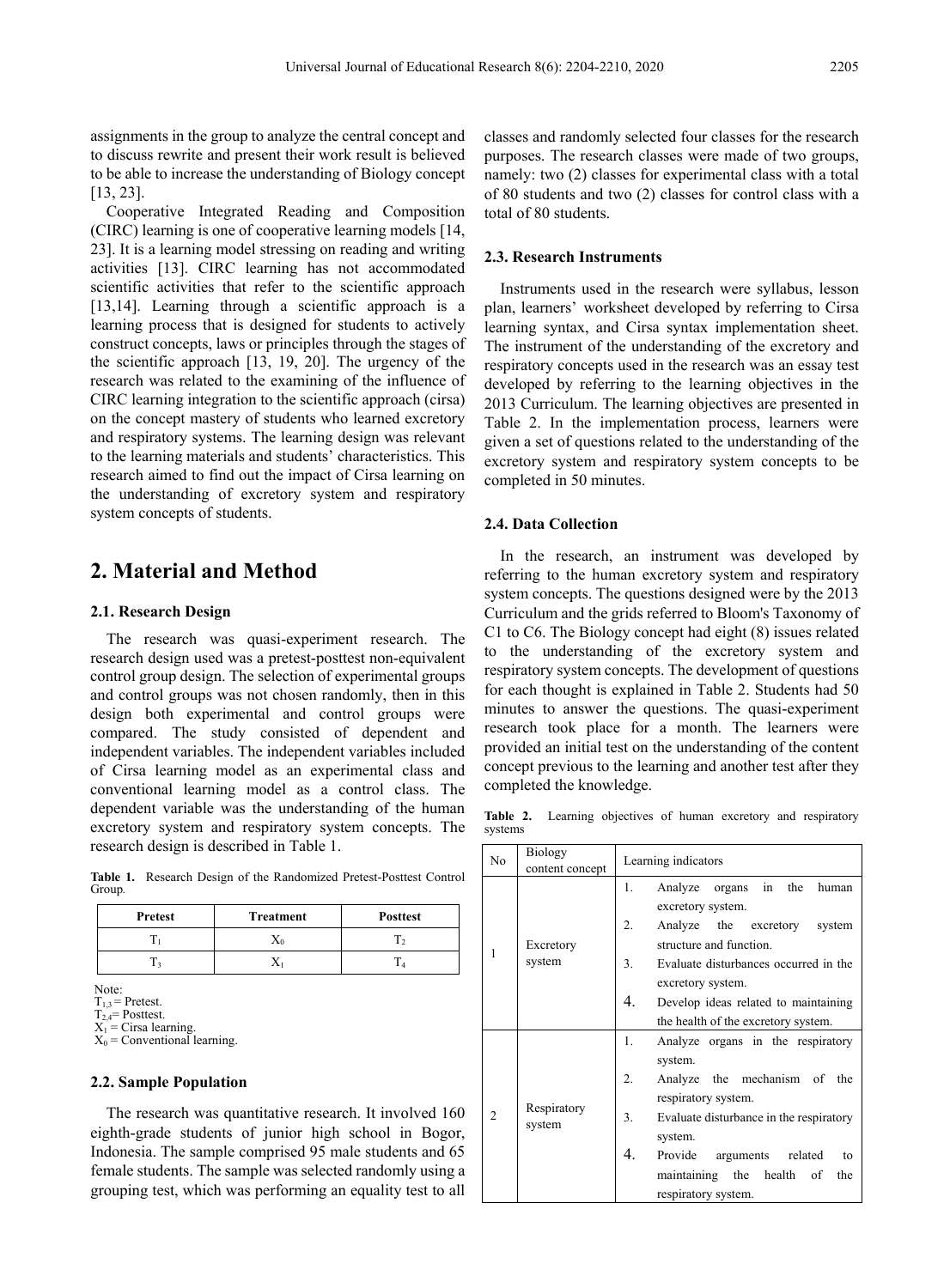#### **2.5. Data Analysis**

The research data obtained were then analyzed using descriptive statistic of mean scores, standard deviation, and minimum and maximum values of each class. Hypothesis testing was conducted using ANCOVA. The hypothesis testing considered ANCOVA assumption requirement tests that consisted of data normality and homogeneity tests. The normality test was conducted through One-Sample Kolmogorov-Smirnov Test; whereas, the homogeneity test was done using Levene's Test of Equality of Error Variances. The tests were conducted with the assistance of a statistical analysis program of SPSS 24.0 for Mac with a significance level of 0.5%.

## **3. Findings**

Summary of the descriptive data processing result of excretory and respiratory system concept scores comprised pretest and posttest data is presented in Table 3.

According to the data, it can be seen that the result of

Cirsa learning model implementation had higher mean posttest in the mastery of excretory and respiratory concepts than those in a conventional model. The normality and homogeneity tests had been done using SPSS. The normality test result for posttest data group obtained a significant value (level) in all groups, which was 0.74. The result was higher than alpha 0.05; thus, it can be inferred that the data were normally distributed. The homogeneity test result for posttest data obtained a significant value of 0.83. The result was more magnificent than alpha 0.05; hence, the data distribution was homogeneous.

The hypothesis testing used ANCOVA test. The result is displayed in Table 4. The result of ANCOVA test on the influence of the learning model applied on excretory and respiratory systems content on conceptual understanding obtained a significant value  $= 0.000$ , which was less than alpha  $0.05$  (<0.05). Hence, it can be concluded that there was an influence of differences on the understanding of the human excretory system and respiratory system concepts on students who were taught using Cirsa and conventional learning models.

**Table 3.** The Descriptive data of pretest and posttest excretory system and respiratory system concepts.

| Learning     | <b>Pretest</b> |       |       | <b>Posttest</b> |       |       |       |           |
|--------------|----------------|-------|-------|-----------------|-------|-------|-------|-----------|
|              | Mean           | Min   | Max   | <b>SD</b>       | Mean  | Min   | Max   | <b>SD</b> |
| Conventional | 56,89          | 30,00 | 77,00 | 10.440          | 70,69 | 50,00 | 89,00 | 7,3340    |
| Cirsa Model  | 57,41          | 38,00 | 76,00 | 9,9996          | 85,74 | 58,00 | 99,00 | 9,1330    |

**Table 4.** The influence of learning model on excretory system and respiratory system concepts.

| <b>Source</b>   | <b>Type III Sum of Squares</b> | df             | <b>Mean Square</b> | $\mathbf{F}$ | Sig. |
|-----------------|--------------------------------|----------------|--------------------|--------------|------|
| Corrected Model | $10319.920^a$                  | $\overline{2}$ | 5159.960           | 84.573       | .000 |
| Intercept       | 19097.466                      | -1             | 19097.466          | 313.013      | .000 |
| Pretest         | 1259.820                       | 1              | 1259.820           | 20.649       | .000 |
| Learning model  | 8880.410                       | -1             | 8880.410           | 145.552      | .000 |
| Error           | 9578.855                       | 157            | 61.012             |              |      |
| Total           | 998650.000                     | 160            |                    |              |      |
| Corrected Total | 19898.775                      | 159            |                    |              |      |

a. R Squared = .519 (Adjusted R Squared = .512)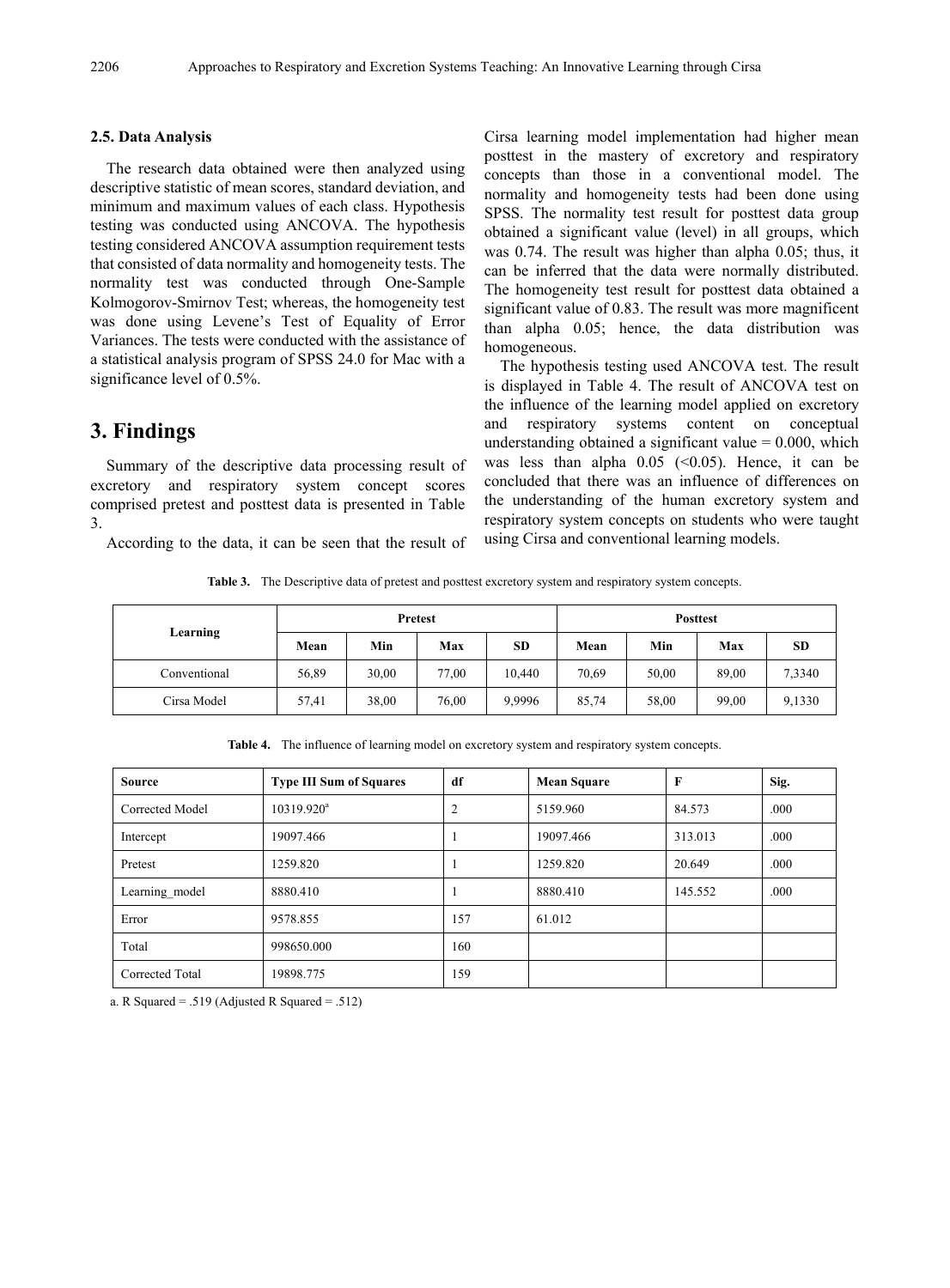## **4. Discussion**

The research aimed to know the influence of Cirsa learning implementation on the understanding of the human excretory system and respiratory system concepts. The research result suggested that there was a significant difference in the mastery of biology concept between students who learned using Cirsa learning and conventional model. Students in a Cirsa class were significantly indicated a higher knowledge of Biology concept than those in the conventional learning classes. It means that Cirsa learning was proven to be more effective in improving the understanding of human excretory and respiratory systems of junior high school students. The research result is relevant to the previous research results [2,6,12,14,29].

The understanding of the human excretory system and respiratory system concepts was an essential part of the mastery of natural sciences subject in school. Biology as a part of the natural sciences subject should be learned by strengthening student-centered activities [30,31], involving students in problem solving through a scientific approach [32–34] and training them through a reading activity [13,14,35,36]. The excretory and respiratory concepts are better learned using active learning [1,5,6]. Evaluation of the research referred to the revised Bloom's taxonomy levels.

Referring to the cognitive domain of the revised Bloom's taxonomy to be achieved in the understanding of human excretory system and respiratory system concepts, the learning was designed and oriented towards activities that supported the occurrence of the content mastery and process skills through a scientific event [37–39]. There was a significant difference in the mastery of Biology concept between learners who were taught by emphasizing on reading and writing activities and those by conventional learning. Learners who were taught using Cirsa learning model indicated a better concept mastery than those who were facilitated with general education [14].

Referring to the above, to the learning process and considering the unique characteristics of Cirsa learning model, it was believed that the Cirsa learning model had the potential to accommodate the learning demand. It was due to the Cirsa learning model, in its learning stages, that allows students to read more, to look for essential parts in the content, and to develop follow-up questions. Also, it will enable the occurrence of teamwork to answer questions occurred [13].

The Cirsa learning model was believed as one of the learning activity series that could encourage learners to develop knowledge and skills on Biology concept [13]. The learning model provided an opportunity for learners to submit an answer of a question, to listen to others' opinion and reflect their ideas towards other people's thoughts, which is a form of individual empowerment experience. An interactive process with peers helped the knowledge construction process. The learning model was suitable to the constructivism learning theory. Learning with constructivism allowed students to develop knowledge of human excretory and respiratory systems through various activities. The experience was built through prior knowledge, and group discussion and students had an obligation to train multiple social skills in a group work atmosphere. Students were in charge of reading the content, to be independent in solving problems in the form of reading analysis, mutually increased cooperation and achievement motivation, and improved the mastery of the concept.

Constructivist activities in Cirsa learning allowed learners to perform an independent effort to appropriately learn the content by obtaining some points of the current concept. Reading activity could stimulate students' procedural knowledge [40,41]. Procedural knowledge is one type of knowledge on performing something. Most of the experience is represented by the capability of taking the content essence, knowing how to simplify information presented in the content and taking the points of the material. Through the use of a strategy that develops skills of summarizing content and reviewing the reading sources will improve students' conceptual understanding [23,42,43]. Biology content in junior high school that is incorporated in the natural sciences content have a general characteristic of theoretical reading and concepts, so as in the excretory system and respiratory system content [13]. Both have many concepts and reading description; thus, it requires a learning model that is able to lead students to succeed in learning. The Cirsa stage is believed to be able to do it.

In the first Cirsa learning stage, students were divided into groups of 4-6 students. The syntax conveyed the learning objectives and then correlated teaching materials to learning media that could describe content to be determined by the students. The learning media to be displayed, in the form of PowerPoint, video or props, was expected to trigger students to start performing initial observation on the learning content of excretory and respiratory systems in junior high school students.

Cirsa learning model also accommodated learners' learning activities through cooperative work by providing an opportunity to deliver as well as listen to some ideas and reflect the opinions as a form of individual empowerment experience [14,44,45]. Discussion activities with the group could help the knowledge construction process [14]. Social interaction played an essential role in cognition formation [43]. Students who learn Biology through group activities could improve inter-students relations in the groups [13,14,26] and it could stimulate activities that lead to peer tutor from the learners who have better academic ability than other students.

In the second learning stage, teachers would allow students to read and conduct group discussion, and together, they would find the central concept of the learning content.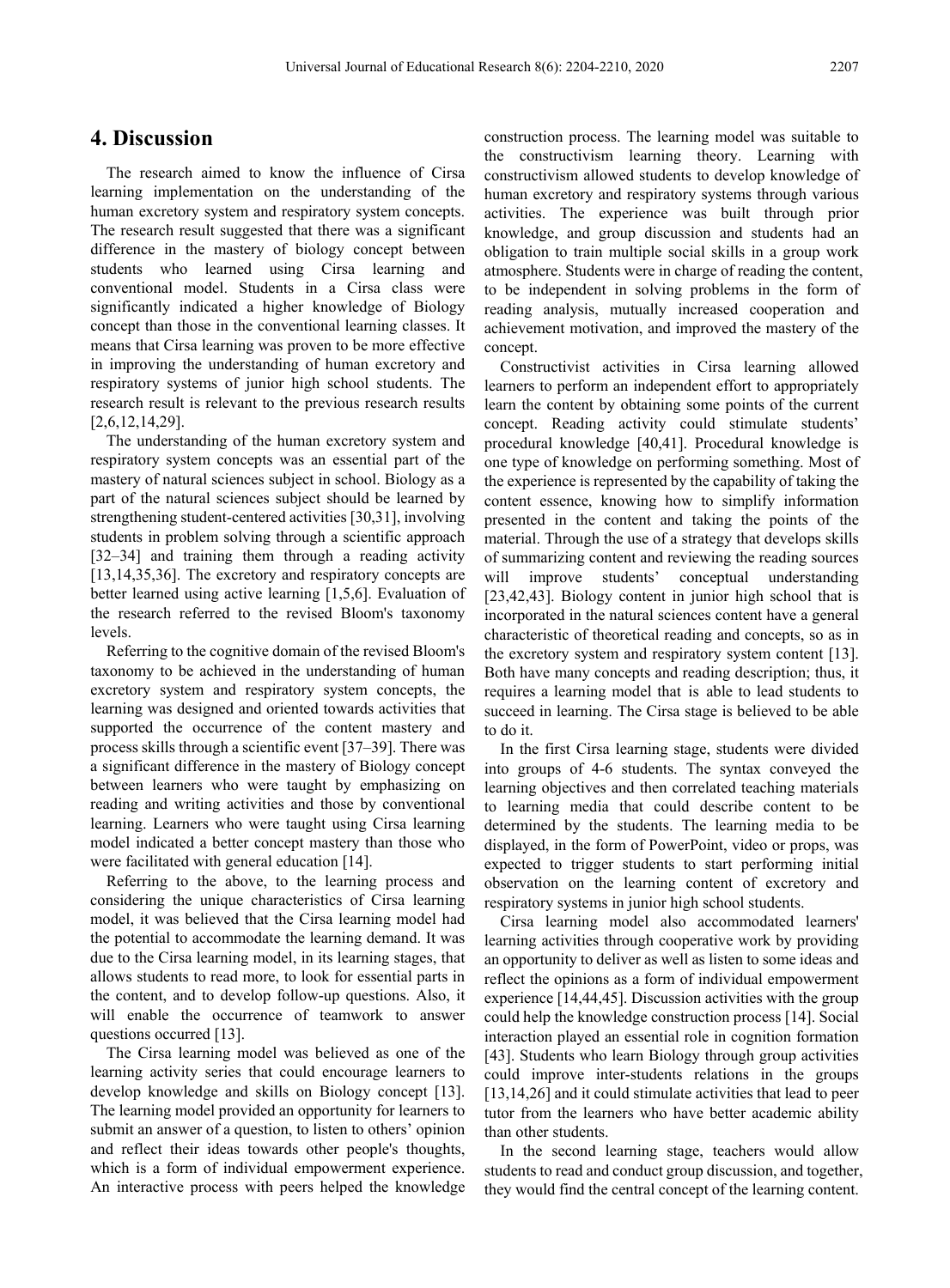Through a scientific approach, the target for students was their ability to explore and associate. In the reading analysis stage, learners researched and looked for important information from the content in human excretory and respiratory systems. Students organized the content being studied by exploring various sources. In the next step, students rewrote on the worksheet. The activity was believed to be able to activate prior knowledge, to sort out content that was considered to be suitable for the construction of content knowledge being studied [36,46,47].

In a stage of writing questions occurred after group discussion activity, students were trained to ask questions related to human excretory and respiratory systems. The action was deemed to be an effort to make the knowledge on excretory and respiratory systems perfect. Students who were trained to write questions could help in identifying Biology learning requirements [39,43,48]. Writing questions could also help students to make a decision and solve problems, and in the end, they would be able to integrate and create new concepts relationship [26]. The learning condition created by the Cirsa learning model was confirmed to be able to hierarchically and systematically build thinking ability on excretory and respiratory systems; hence, it was easier for the new knowledge to associate with the old knowledge.

The last activity of the Cirsa learning model was cooperative group presentation. Learning in a collaborative group requires teachers to train students to be able to communicate well and direct them to discuss correctly and sequentially and provide constructive feedback for each other [14,49]. The activity was beneficial for the construction of cognitive understanding in the excretory system and respiratory system content for learners. The scientific approach expected to emerge from the learners was a skill to communicate according to the mandate of the national education curriculum of Indonesia (Kurikulum 2013 revision).

According to the mandate of the 2013 Curriculum, group presentation and scientific approach combination are expected to give rise of communication ability from the learners. During the group presentation, students will teach each other (to give each other skill, understanding, and experience through the activity principle of responding to the answers and questions that occur in the class discussion). A learning activity should pay attention to interaction and relationship between students, students' motivation, and the relationship between students and teacher [50]. A learning step that conditioning students to communicate with each other is the representation of cooperative learning that is imperative in training learners to improve their learning skill since there is knowledge activation aspect in communicating through presentation activity and in the end, they could master the concept well [23,40,50].

During the communication process, concept

understanding reflection activation occurs, which is a self-examine process and generates questions on self-correct thinking [51,52, 54]*.* Reflection skill on the concept of understanding constitutes activities of control, monitor, and self-regulation that occur during learning and problem-solving. Several studies indicate that self-regulation in education has been used to improve academic achievement [53]. The applied learning model is not only to convey content but also to train students' thinking ability so they could use their cognitive structure completely and directly [42]. The Cirsa learning model in the research had another purpose besides conveying subject content, which was to train students' metacognitive skill.

The research finding for Biology learning implies that the improvement of concept mastery on the excretory and respiratory systems can be made through the involvement of learners incomplete assignments. Through the reading activity, discussion, writing, and communicating the result, students' biology understanding could be improved effectively. Providing jobs for students to learn human excretory and respiratory systems by familiarizing students through the activity of asking question or problem after analysis, synthesis, and evaluation activities in a group learning environment could facilitate students to improve the mastery of excretory system and respiratory system concept and could improve students' problem-solving skill.

# **5. Conclusions**

Cirsa learning was proven to be more effective in improving junior high school students' understanding of human excretory and respiratory systems. In the relevant learning content, learning that integrates group reading is recommended by modifying it based on the scientific approach.

### **Acknowledgements**

This work was supported by the Directorate of Research and Community Service (DRPM), Ministry of Research, Technology, and Higher Education (Kemenristekdikti), Indonesia under grant number 9/SP2H/DRPM/LPPMUNJ/III/2-2019.

## **REFERENCES**

[1] Qumillaila, Q., Susanti, B. H., & Zulfiani, Z. (2017). Pengembangan augmented reality versi android sebagai media pembelajaran sistem ekskresi manusia. J*urnal Cakrawala Pendidikan, 36*(1), 57–69. https://doi.org/10.21 831/cp.v36i1.9786.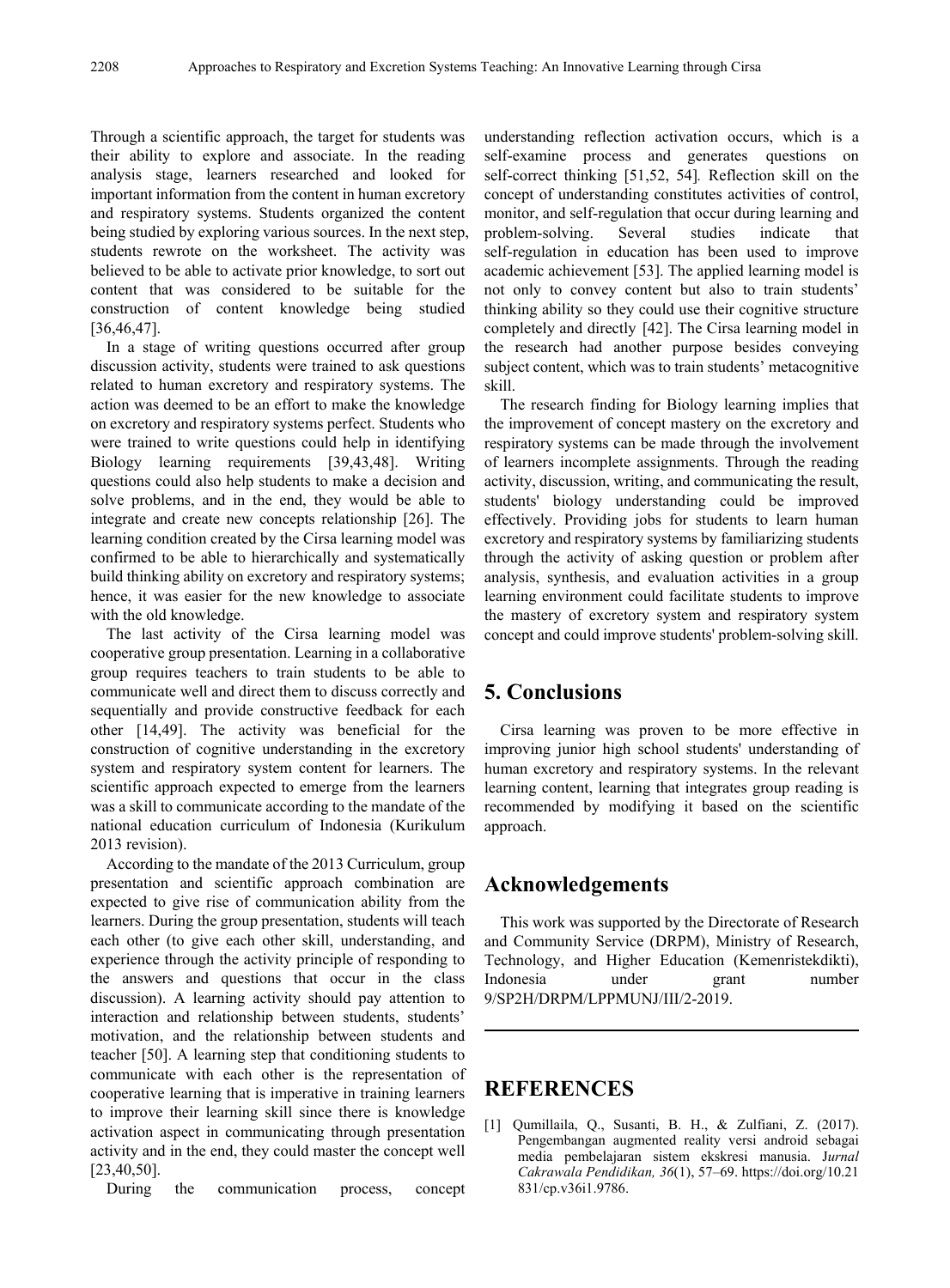- [2] Sungur, S., Tekkaya, C., & Geban, Ö. (2006). Improving achievement through problem-based learning. *Journal of Biological Education, 40*(4), 155–160. https://doi.org/10.1 080/00219266.2006.9656037
- [3] Inel, D., & Balim, A. G. (2010). The effects of using problem-based learning in science and technology teaching upon students' academic achievement and levels of structuring concepts. *Asia-Pacific Forum on Science Learning and Teaching, 11*(2), 1–23.
- [4] Kostova, Z., & Radoynovska, B. (2010). Motivating students' learning using word association test and concept maps. *Bulgarian Journal of Science & Education Policy, 4*(1), 62–98.
- [5] Hernandez, A. M., Mañanas, M. A., & Costa-Castelló, R. (2008). Learning respiratory system function in BME studies by means of a virtual laboratory: RespiLab. *IEEE Transactions on Education, 51*(1), 24–34. https://doi.org/1 0.1109/TE.2007.893355
- [6] Rao, S. P., & DiCarlo, S. E. (2017). Active learning of respiratory physiology improves performance on<br>respiratory physiology examinations Advances in physiology examinations. *Advances in Physiology Education, 25*(2), 55–61. https://doi.org/10.115 2/advances.2001.25.2.55
- [7] Azer, S. A. (2015). Is wikipedia a reliable learning resource for medical students? evaluating respiratory topics. *Advances in Physiology Education, 39*(1), 5–14. https://doi .org/10.1152/advan.00110.2014
- [8] Khasanah, A. N., Sajidan, S., & Widoretno, S. (2017). Effectiveness of critical thinking indicator-based module in empowering student's learning outcome in respiratory system study material. *Jurnal Pendidikan IPA Indonesia, 6(*1), 187–195. https://doi.org/10.15294/jpii.v6i1.8490.
- [9] Mayer, R. E. (2008). Applying the science of learning: evidence-based principles for the design of multimedia instruction. *American Psychologist, 63*(8), 760–769. https://doi.org/10.1037/0003-066X.63.8.760.
- [10] Nurmadani, S., & Samsulhadi, S. (2010). *Ilmu pengetahuan alam (terpadu)*. Jakarta: Grahadi.
- [11] Campbell, P. (1992). Biochemistry and molecular biology. *Biochemical Education, 20*(3), 158-165. https://doi.org/10. 1016/0307-4412(92)90061-P
- [12] Aydın, S. (2016). To what extent do Turkish high school students know about their body organs and organ systems? *International Journal of Human Sciences, 13(*1), 1094. https://doi.org/10.14687/ijhs.v13i1.3498
- [13] Djamahar, R., Ristanto, R. H., Sartono, N., Ichsan, I. Z., & Muhlisin, A. (2018). Cirsa: Designing instructional kits to empower 21st century skill. *Educational Process: International Journal, 7*(3), 200–208. https://doi.org/10.22 521/edupij.2018.73.4.
- [14] Ristanto, R. H., Zubaidah, S., Amin, M., & Rohman, F. (2017). Scientific literacy of students learned through guided inquiry. *International Journal of Research & Review, 234*(5), 23–30.
- [15] Sudiyanto, G., Sutadji, E., & Rudiyanto, E. (2017). Implementasi penilaian autentik kurikulum 2013 pada rapor online di smk negeri 6 malang. J*urnal Dinamika Vokasional*

*Teknik Mesin, 1*(1), 51–56. https://doi.org/10.21831/dinami ka.v1i1.11457.

- [16] Miarsyah, M., Ristanto, R.H., Nurhayati, Mufida, S.N., Suparini, Zharroh, A.E. (2020). Development of adobe flash media integrated into hots on circulation system (af-hots bicycle media). *International Journal of Advanced Trends in Computer Science and Engineering, 9*(1), 896-903. https://doi.org/10.30534/ijatcse/2020/128912020.
- [17] Kinay, I., & Bagceci, B. (2016). The Investigation of the Effects of Authentic Assessment Approach on Prospective Teachers' Problem-Solving Skills. International Education Studies, 9(8), 51. https://doi.org/10.5539/ies.v9n8p51.
- [18] Astriyandi, A., Chotimah, U., & Faisal, E. El. (2016). Kemampuan guru menerapkan penilaian autentik dalam pembelajaran ppkn. *Jurnal Bhineka Tunggal Ika, 3*(2), 187– 198.
- [19] Ristanto, R. H., & Djamahar, R. (2019). Penguatan keterampilan penilaian autentik guru ipa biologi di kabupaten bogor. *BAKTIMAS: Jurnal Pengabdian pada Masyarakat, 1*(1), 61-69.
- [20] Djamahar, R., Ristanto, R. H., Sartono, N., Ichsan, I. Z., Darmawan, E., & Muhlisin, A. (2019). Empowering Student's Metacognitive Skill Through Cirsa Learning. *Journal of Physics: Conference Series, 1227*(1), 012001.
- [21] Machin, A. (2014). Implementasi pendekatan saintifik, penanaman karakter dan konservasi pada pembelajaran materi pertumbuhan. *Jurnal Pendidikan IPA Indonesia, 3*(1) 28-35.
- [22] Proulx, G. (2012). Integrating scientific method & critical thinking in classroom debates on environmental issues. *The American Biology Teacher, 66(*1), 26–33. https://doi.org/1 0.2307/4451613.
- [23] Ristanto, R. H., Zubaidah, S., Amin, M., & Rohman, F. (2018). From a reader to a scientist: developing cirgi learning to empower scientific literacy and mastery of biology concept. *Biosfer: Jurnal Pendidikan Biologi, 11*(2), 78–89. https://doi.org/10.21009/biosferjpb.v11n2.90-100.
- [24] Stacey, K. (2010). Mathematical and scientific literacy around the world. *Journal of Science and Mathematics Education in Southeast Asia, 33*(1), 1–16.
- [25] Leasa, M., Sanabuky, Y. L., Batlolona, J. R., & Enriquez, J. J. (2019). Jigsaw in teaching circulatory system: a learning activity on elementary science classroom. *Biosfer: Jurnal Pendidikan Biologi, 12*(2), 122-134.
- [26] Darmawan, E., Zubaidah, S., Susilo, H., & Suwono, H. (2016). Simas eric Model to Improve Students' Critical Thinking Skills Faculty of Mathematics and Science. *Journal of Education & Social Policy, 3*(6), 45–53
- [27] Klymkowsky, M. W., Garvin-Doxas, K., & Zeilik, M. (2003). Bioliteracy and teaching efficacy: What biologists can learn from physicists. *Cell Biology Education, 2*, 155-161. https://doi.org/10.1187/cbe.03-03-0014.
- [28] Ristanto, R. H., Zubaidah, S., Amin, M., & Rohman, F. (2017). Scientific literacy of students learned through guided inquiry. *International Journal of Research & Review, 234*(5), 23–30.
- [29] Alparslan, C., Tekkaya, C., & Geban, Ö. (2003). Using the